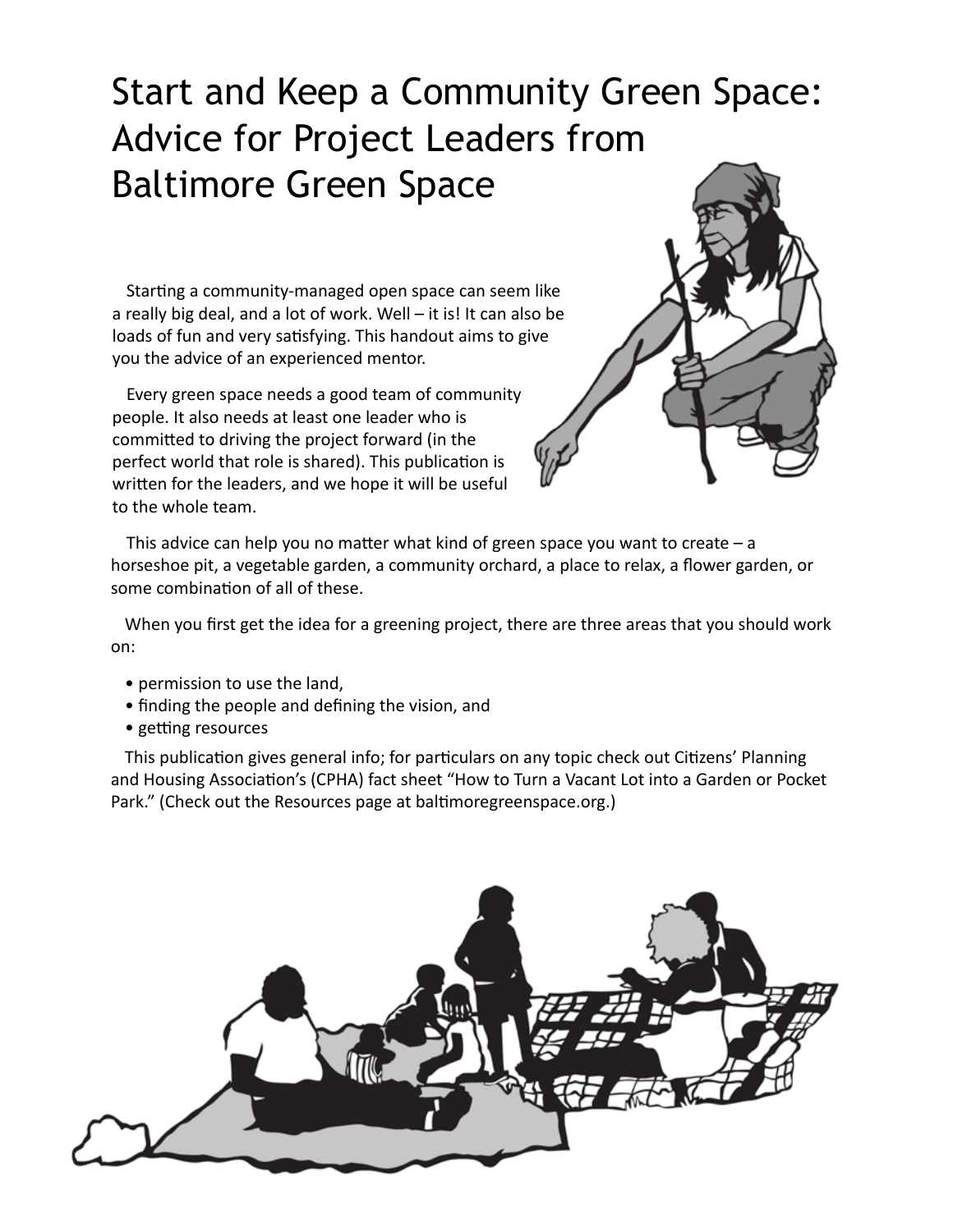#### **Permission**

It's very important to get permission to use the land for three reasons. First, you are borrowing land, and it's just right to ask. (That argument may not seem convincing if the land is a community nuisance.) Second, you need this permission in order to get grant funds. Third, there are some very sad stories of greening projects that have ended prematurely because there was no permission. Please – don't forget to do this step *before* you make changes to the land.

**City-owned Land:** If the land is owned by the City, you use the Adopt-a-Lot process.

**Privately owned Land:** If the land is well-maintained, you must get permission from the owner. It's best to get a permission letter (you can prepare it) so you have something to show funders.

But what if the land is a mess? Say there are high weeds, or lots of trash, or drugs are stashed there, or there are rats. Take pictures *today*, and then use the self-help nuisance abatement procedure outlined in the CPHA handout. In this case, you are not really getting permission – you are giving the owner notice that you intend to remedy a nuisance. But for grant purposes it counts as permission. (Some people may say that you are "squatting." You aren't. You are using the self-help nuisance abatement to establish your neighborhood's right to clean up a nuisance.)

> Please let Baltimore Green Space know once your project is up and running. We can ask the City to keep the project off the list of lots for sale. It's a help, but no guarantee.

> > **Preservation in a Land Trust:** In the long run, consider working with Baltimore Green Space to make sure that your neighborhood can enjoy its oasis forever. More on this later.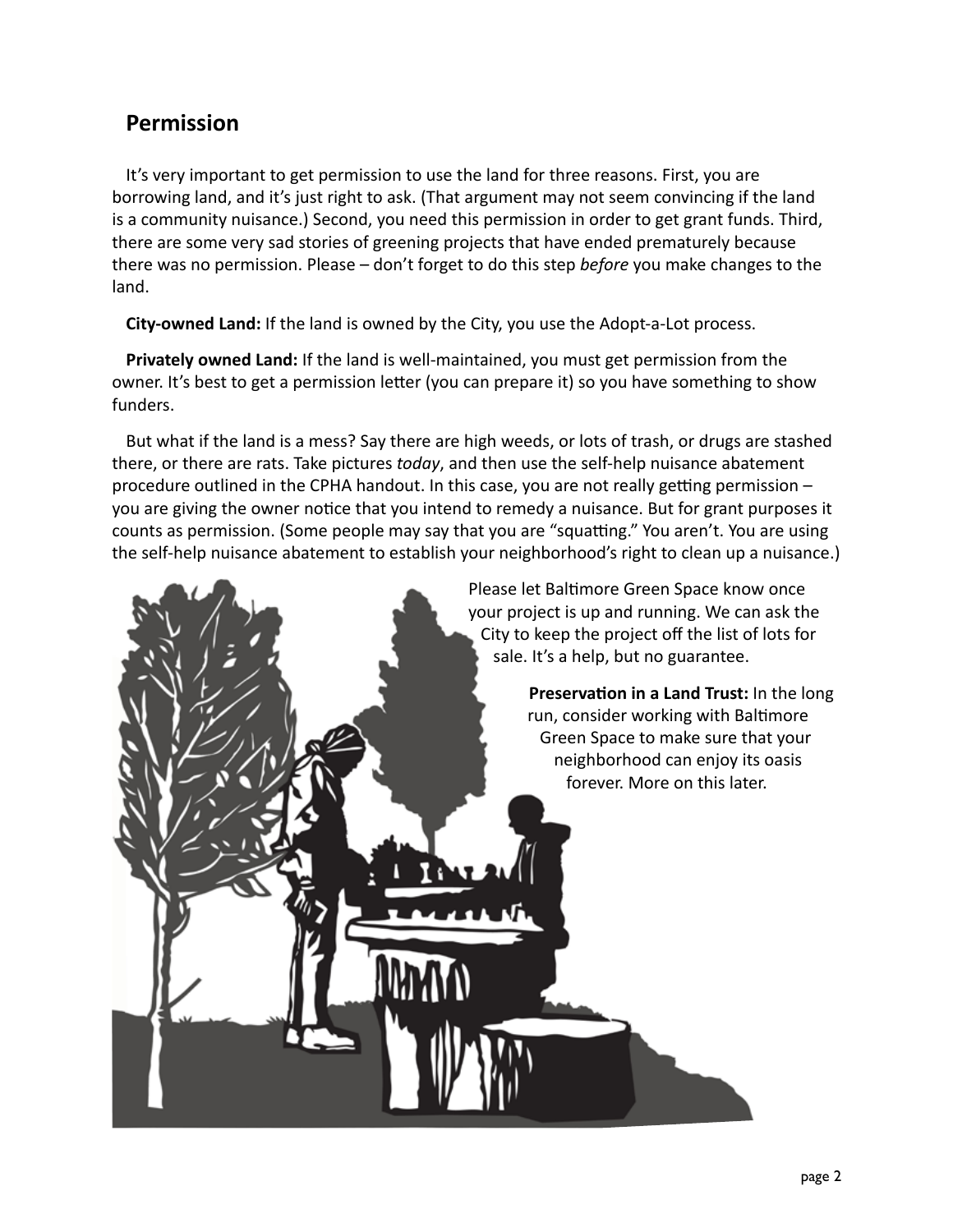#### **Who are the People? What is the Vision?**

These two go together. The people who want to get involved should help develop the vision. At the same time, the "starter" vision will attract some people but not others.

So how to start? Think about the original inspiration: is it to replace blight on a specific lot with something nicer? Is it to grow vegetables? What will keep *you* involved for years?

Next, start talking to people. Show them the land (if you have a particular place in mind).

Talk about the need. Go to the community association, but don't expect enormous enthusiasm (they see a lot of good ideas that never happen). Find ways to reach out to people who you don't know, or who don't look like you.

Once you have a few interested people, have a meeting. It can be inside or on the land. Talk about the vision, and get people's input – what they want and what concerns they have. If you have a mentor, try to have them at the meeting. This is a great opportunity to expand the vision beyond what you'd think of. Just make sure that you don't let the final design be driven by people who aren't going to help build or maintain the project – their ideas may be great, but it is a recipe for burnout.



Once the vision is more developed, it will help you attract more people. They'll bring their own thoughts, skills, and ideas about where to find resources. And so on... In a way, the work of creating the vision may never end – you might move from deciding what kind of green space you want, to designing it, to figuring out the best way to maintain it, to working to include more and more people through special events.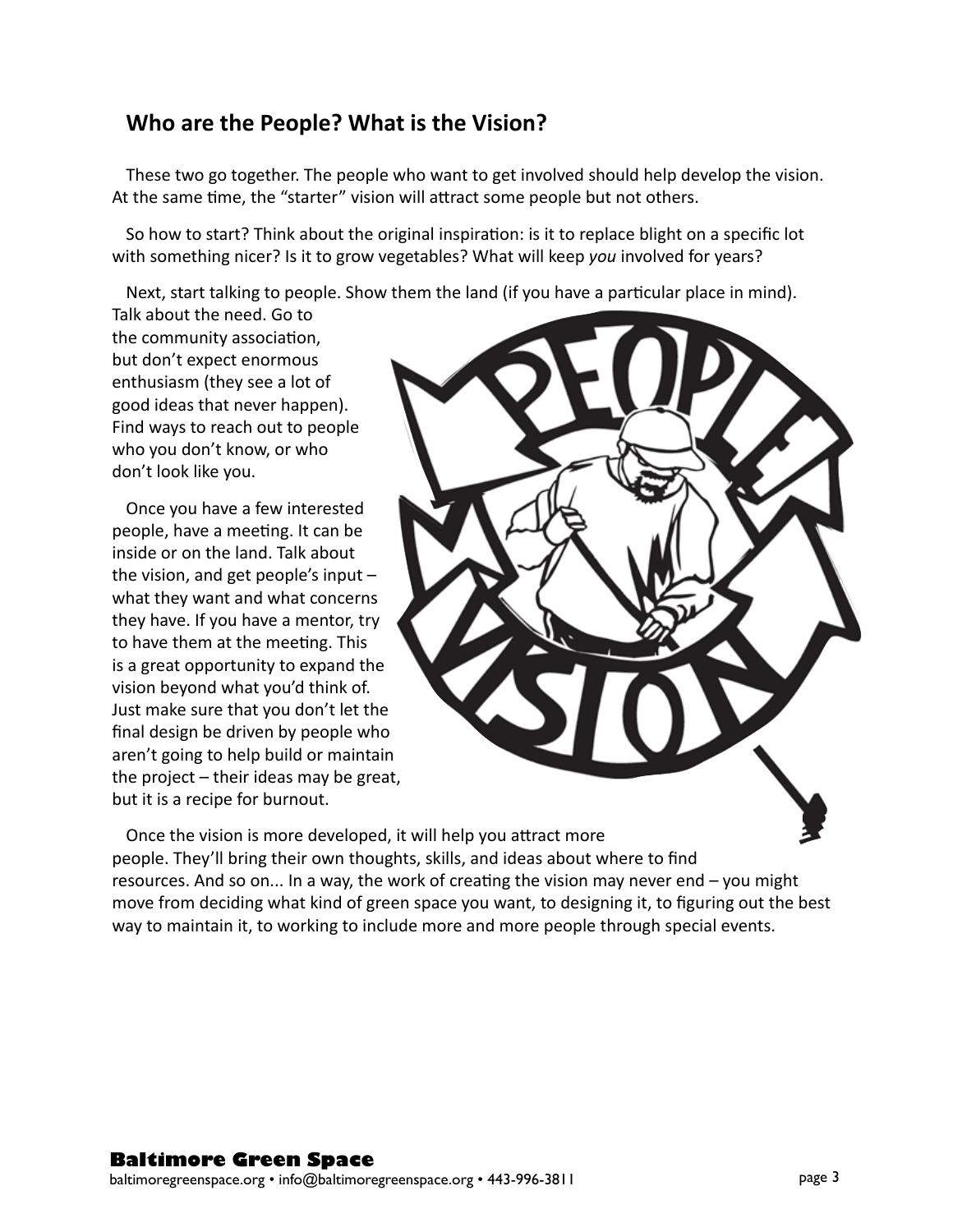# **Resources**

There are 3 kinds of resources you'll need: money, mentors, and materials.

**Money** You may start with little money, a generous grant, or just about no money. There will be ways to show that the neighborhood has made a commitment to a particular piece of land no matter what your budget. Still, it's always easier with money! The CPHA fact sheet has a good run-down of resources for fund-raising.

**Mentors** Unless you're an experienced gardener, community organizer, builder, and also great with paperwork, you'll want some advice. It's great to get some expert advice about your site and vision and to have somebody to call with questions. Also, having a mentor at a community meeting or early event is a great way to give other people more confidence in the project. Sometimes mentors can also help you find extra volunteers for the "strong back" work of building and tilling.

**Materials** You'll need stuff: seeds, plants, tools, maybe soil, building materials, etc. You can buy what you need, but you can also be resourceful:

- put out the word, and folks may respond with donations of materials.
- be creative. For example, use bricks or rubble left on-site for edging.
- join the Community Greening Resource Network (see the CPHA handout).

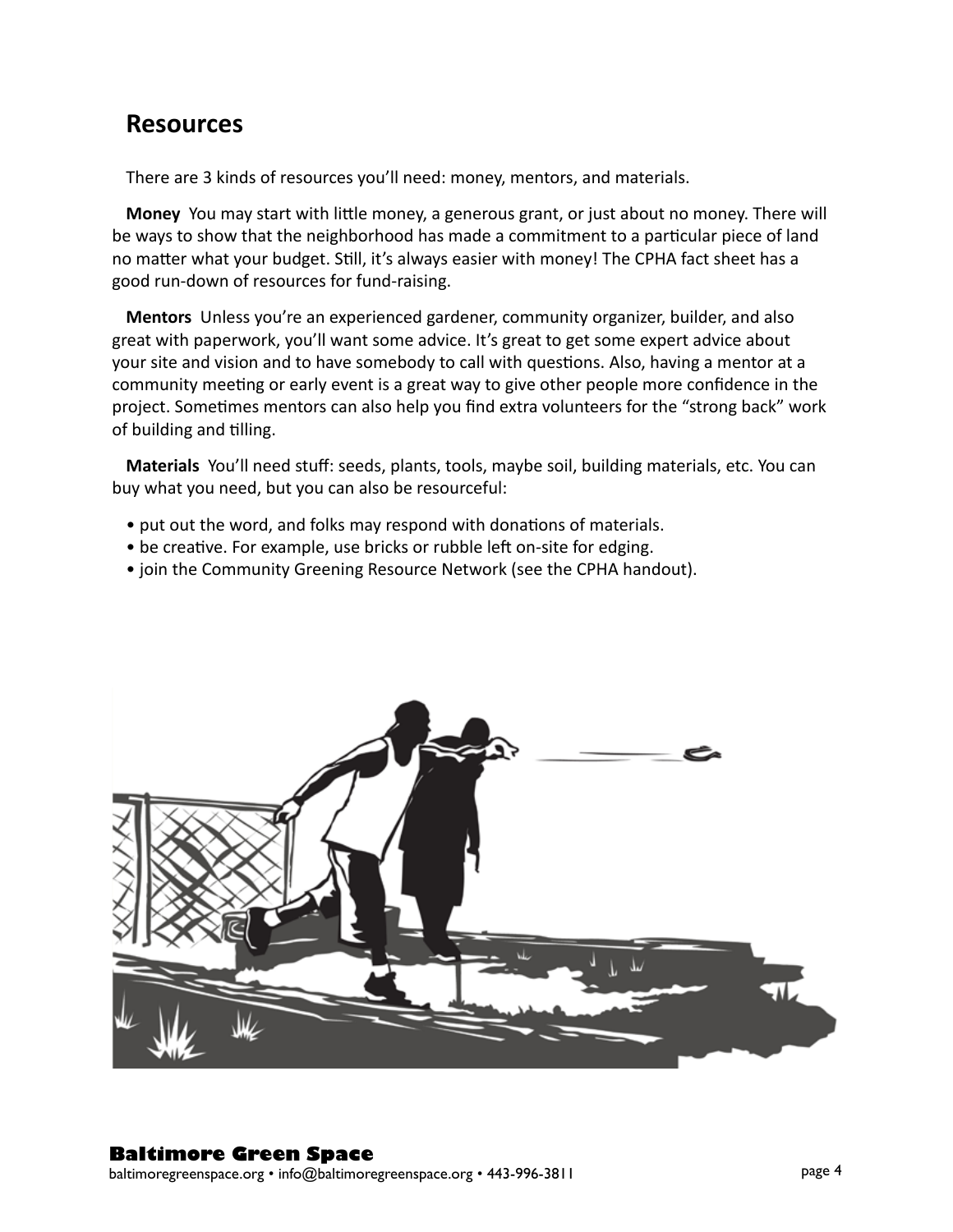# **A Word on Design: Start with the End in Mind – but start!**

It's easy to think that your green space needs to have everything at once. For example, if the lot you want to use is 5,000 square feet, you might think you need to put beds in the whole thing at once. If dumping is a problem now, you might think you need to put up a fence immediately. If you want your neighbors to learn how to eat more healthfully, you might think you need to locate a food

educator before you start.

Well, no. In the first year, the goal should be to do something manageable with the group you have now. Sometimes, just showing a consistent presence solves a lot of issues. Plus, you'll be attracting (sometimes slowly) more people and more resources. All those garden beds? They'll be tended better once you've attracted more gardeners. That fence you thought would cost thousands? It's much less



expensive once you meet somebody with carpentry skills. And that food educator? Maybe she'll be attracted by the sight of the veggies in the garden – or by somebody who has seen your garden and told a friend.

#### **So don't feel that you need to have all the questions answered before you start.**

Still, as you start: keep in mind where you want to end up. For example, don't plant a tree where you hope to install more garden beds down the road. You won't want to move or cut down the tree. Similarly, think about how your plantings will look in 10 years.



And remember that someday you will move on. What can you do, now, to build leadership and a sense of ownership of the project with a lot of people? This is one reason it is so important to involve other people in the visioning process and decision-making – and the work. It might not always be done your way, but it builds a foundation so that the green space can survive without you.